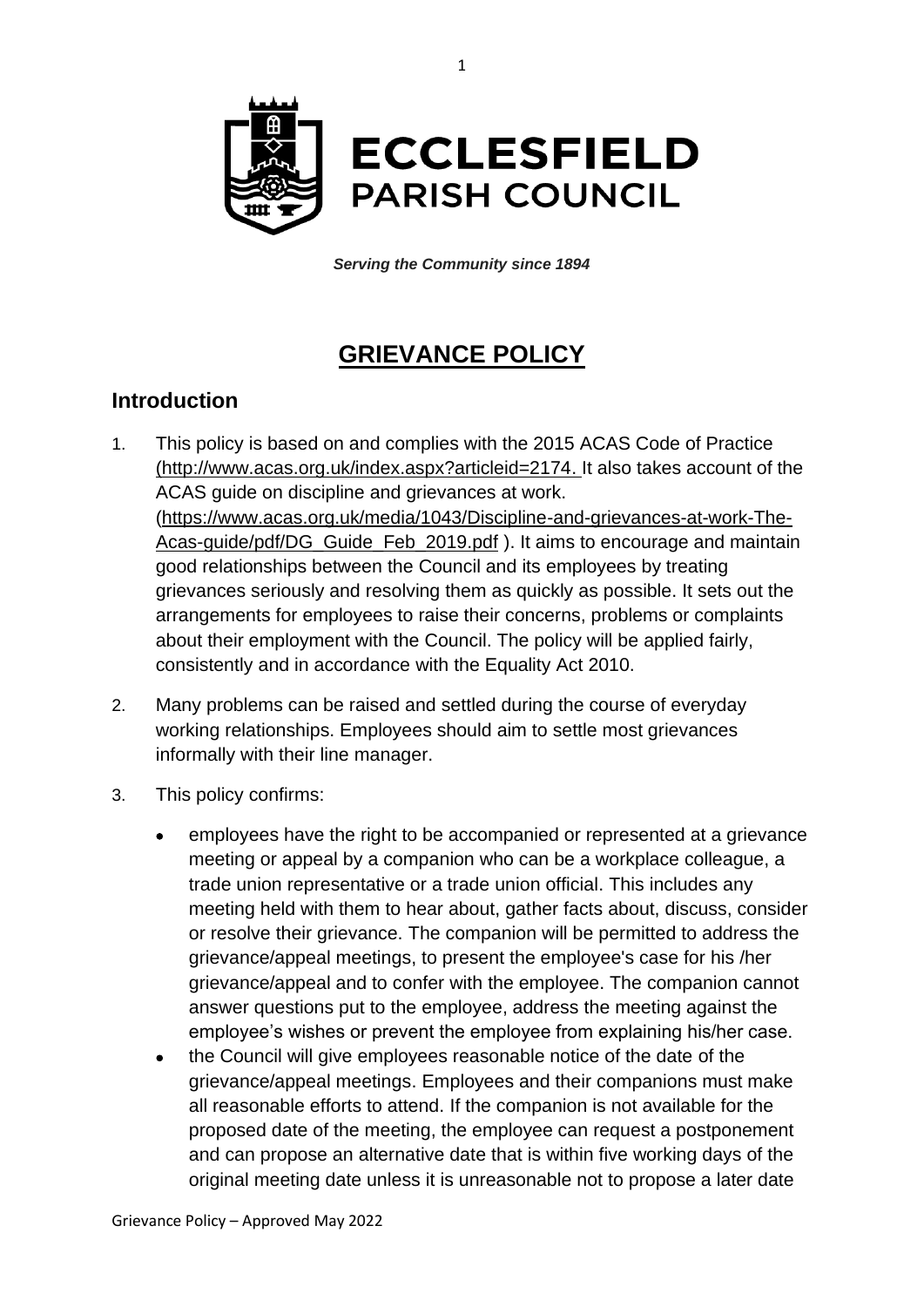- any changes to specified time limits must be agreed by the employee and the Council
- an employee has the right to appeal against the decision about his/her grievance. The appeal decision is final
- information about an employee's grievance will be restricted to those involved in the grievance process. A record of the reason for the grievance, its outcome and action taken is confidential to the employee. The employee's grievance records will be held by the Council in accordance with the General Data Protection Regulation (GDPR)
- audio or video recordings of the proceedings at any stage of the grievance procedure are prohibited, unless agreed by all affected parties as a reasonable adjustment that takes account of an employee's medical condition
- if an employee who is already subject to a disciplinary process raises a grievance, the grievance will normally be heard after completion of the disciplinary procedure
- if a grievance is not upheld, no disciplinary action will be taken against an employee if he/she raised the grievance in good faith
- the Council may consider mediation at any stage of the grievance procedure where appropriate, (for example where there have been communication breakdowns or allegations of bullying or harassment). Mediation is a dispute resolution process which requires the consent of affected parties
- Employees can use all stages of the grievance procedure If the complaint is not a code of conduct complaint about a councillor. Employees can use the informal stage of the council's grievance procedure (paragraph 4) to deal with all grievance issues, including a complaint about a councillor Employees cannot use the formal stages of the council's grievance procedure for a code of conduct complaint about a councillor. If the complaint about the Councillor is not resolved at the informal stage, the employee can contact the monitoring officer of Sheffield City Council who will inform the employee whether the complaint can be dealt with under the code of conduct. If it does not concern the code of conduct, the employee can make a formal complaint under the council's grievance procedure (see paragraph 5)
- If the grievance is a code of conduct complaint against a Councillor, the employee cannot proceed with it beyond the informal stage of the council's grievance procedure. However, whatever the complaint, the Council has a duty of care to its employees. It must take all reasonable steps to ensure employees have a safe working environment, for example by undertaking risk assessments, by ensuring staff and Councillors are properly trained and by protecting staff from bullying, harassment and all forms of discrimination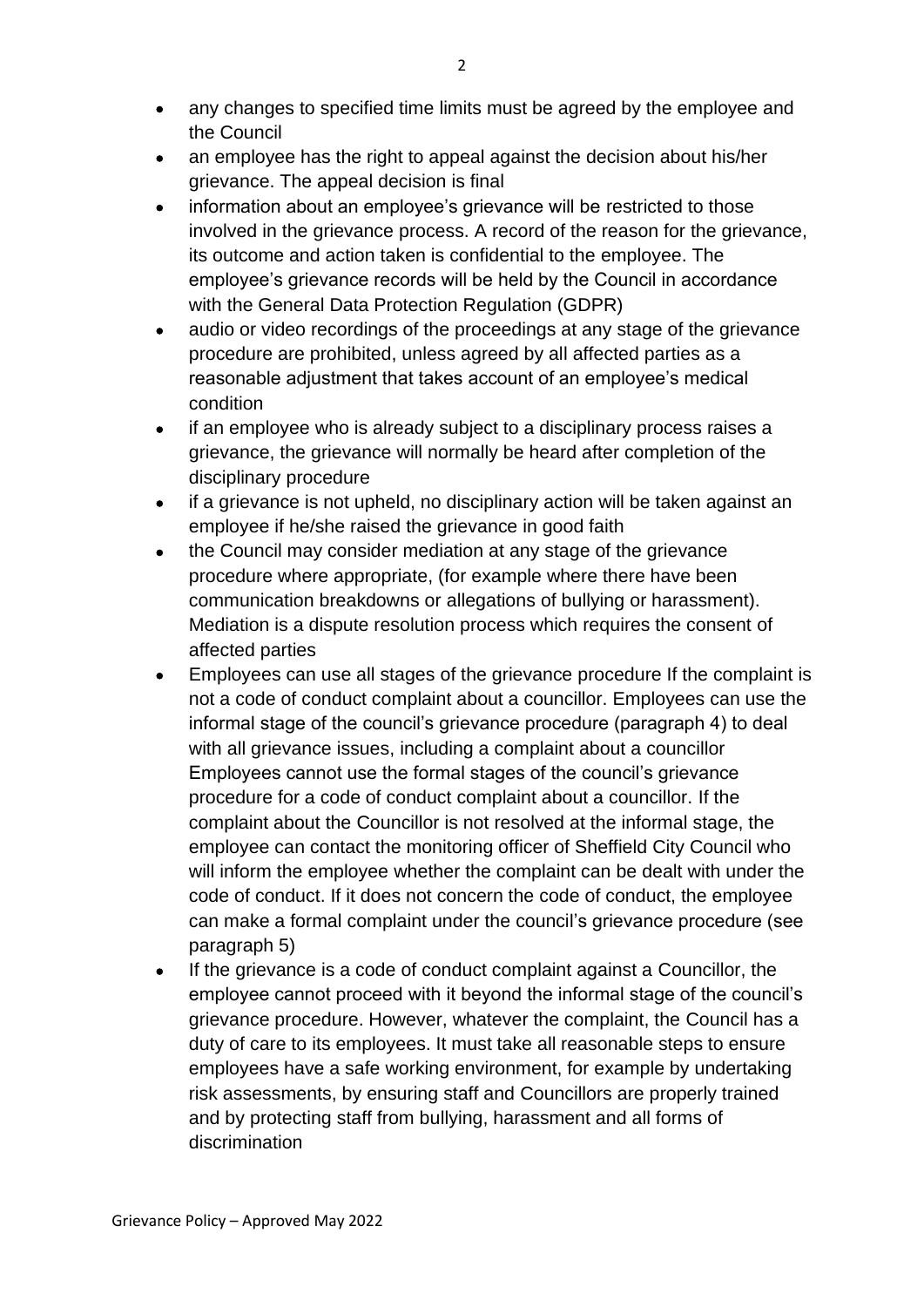If an employee considers that the grievance concerns his or her safety within the working environment, whether or not it also concerns a complaint against a Councillor, the employee should raise these safety concerns with his or her line manager at the informal stage of the grievance procedure. The Council will consider whether it should take further action in this matter in accordance with any of its employment policies (for example its health and safety policy or its dignity at work policy) and in accordance with the code of conduct regime

#### **Informal grievance procedure**

4. The Council and its employees benefit if grievances are resolved informally and as quickly as possible. As soon as a problem arises, the employee should raise it with his/her manager to see if an informal solution is possible. Both should try to resolve the matter at this stage. If the employee does not want to discuss the grievance with his/her manager (for example, because it concerns the manager), the employee should contact the Chairman of the staffing committee or, if appropriate, another member of the staffing committee. If the employee's complaint is about a Councillor, it may be appropriate to involve that Councillor at the informal stage. This will require both the employee's and the Councillor's consent.

#### **Formal grievance procedure**

- 5. If it is not possible to resolve the grievance informally and the employee's complaint is not one that should be dealt with as a code of conduct complaint (see above), the employee may submit a formal grievance. It should be submitted in writing to the Chairman of the staffing committee.
- 6. The staffing committee will appoint a sub-committee of three members to hear the grievance. The sub-committee will appoint a Chairman from one of its members. No Councillor with direct involvement in the matter shall be appointed to the sub-committee.

#### **Investigation**

- 7. If the sub-committee decides that it is appropriate, (e.g. if the grievance is complex), it may appoint an investigator to carry out an investigation before the grievance meeting to establish the facts of the case. The investigation may include interviews (e.g. the employee submitting the grievance, other employees, Councillors or members of the public).
- 8. The investigator will summarise their findings (usually within an investigation report) and present their findings to the sub-committee.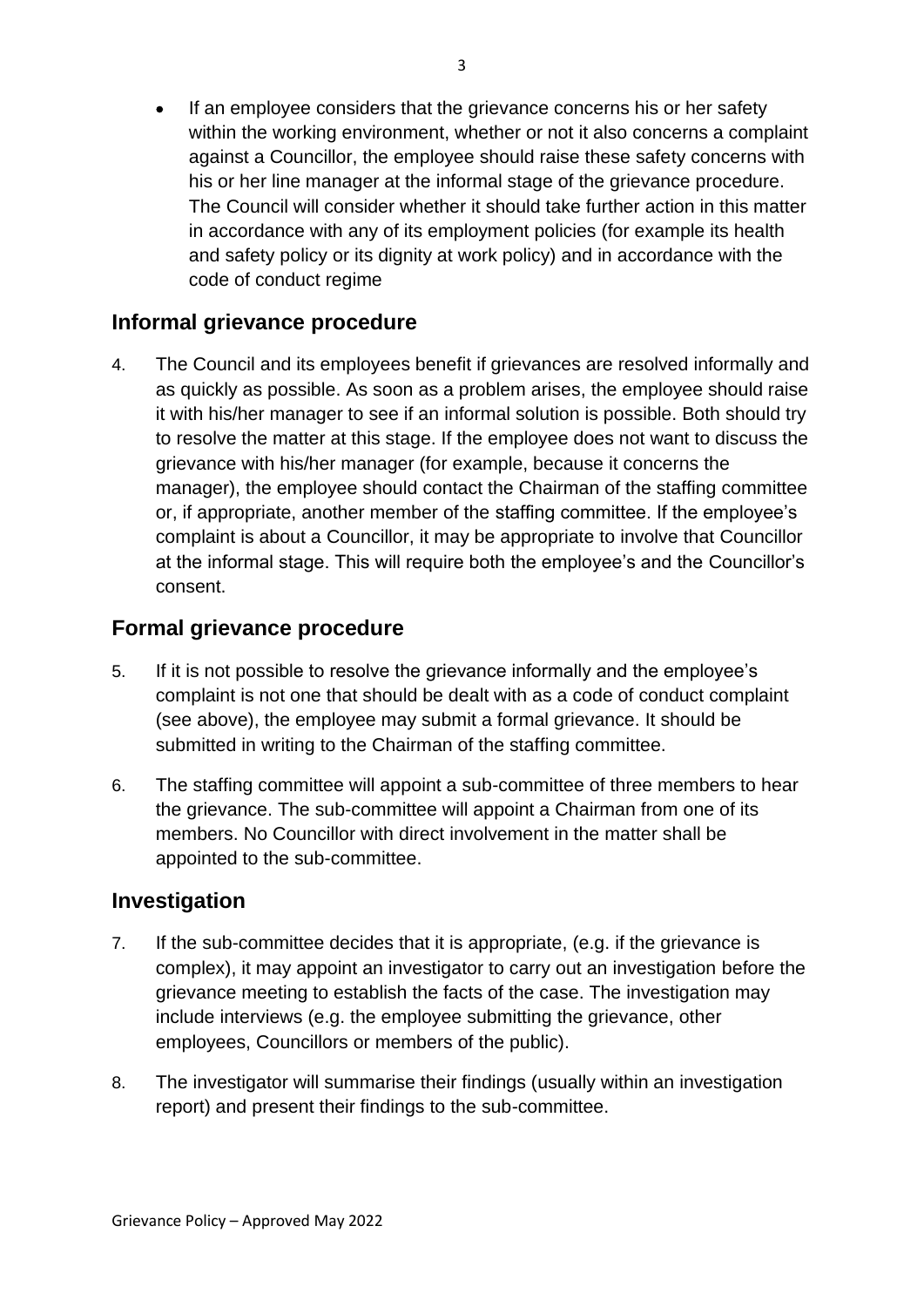# **Notification**

- 9. Within 10 working days of the Council receiving the employee's grievance (this may be longer if there is an investigation), the employee will normally be asked, in writing, to attend a grievance meeting. The written notification will include the following:
	- the names of its Chairman and other members
	- the date, time and place for the meeting. The employee will be given reasonable notice of the meeting which will normally be within 25 working days of when the Council received the grievance
	- the employee's right to be accompanied by a workplace colleague, a trade union representative or a trade union official
	- a copy of the Council's grievance policy
	- confirmation that, if necessary, witnesses may attend (or submit witness statements) on the employee's behalf and that the employee should provide the names of his/her witnesses as soon as possible before the meeting
	- confirmation that the employee will provide the Council with any supporting evidence in advance of the meeting, usually with at least two days' notice
	- findings of the investigation if there has been an investigation
	- an invitation for the employee to request any adjustments to be made for the hearing (for example where a person has a health condition).

#### **The grievance meeting**

- 10. At the grievance meeting:
	- the Chairman will introduce the members of the sub-committee to the employee
	- the employee (or companion) will set out the grievance and present the evidence
	- the Chairman will ask the employee questions about the information presented and will want to understand what action does he/she wants the Council to take
	- any member of the sub-committee and the employee (or the companion) may question any witness
	- the employee (or companion) will have the opportunity to sum up the case
	- a grievance meeting may be adjourned to allow matters that were raised during the meeting to be investigated by the sub-committee.
- 11. The Chairman will provide the employee with the sub-committee's decision, in writing, usually within five working days of the meeting. The letter will notify the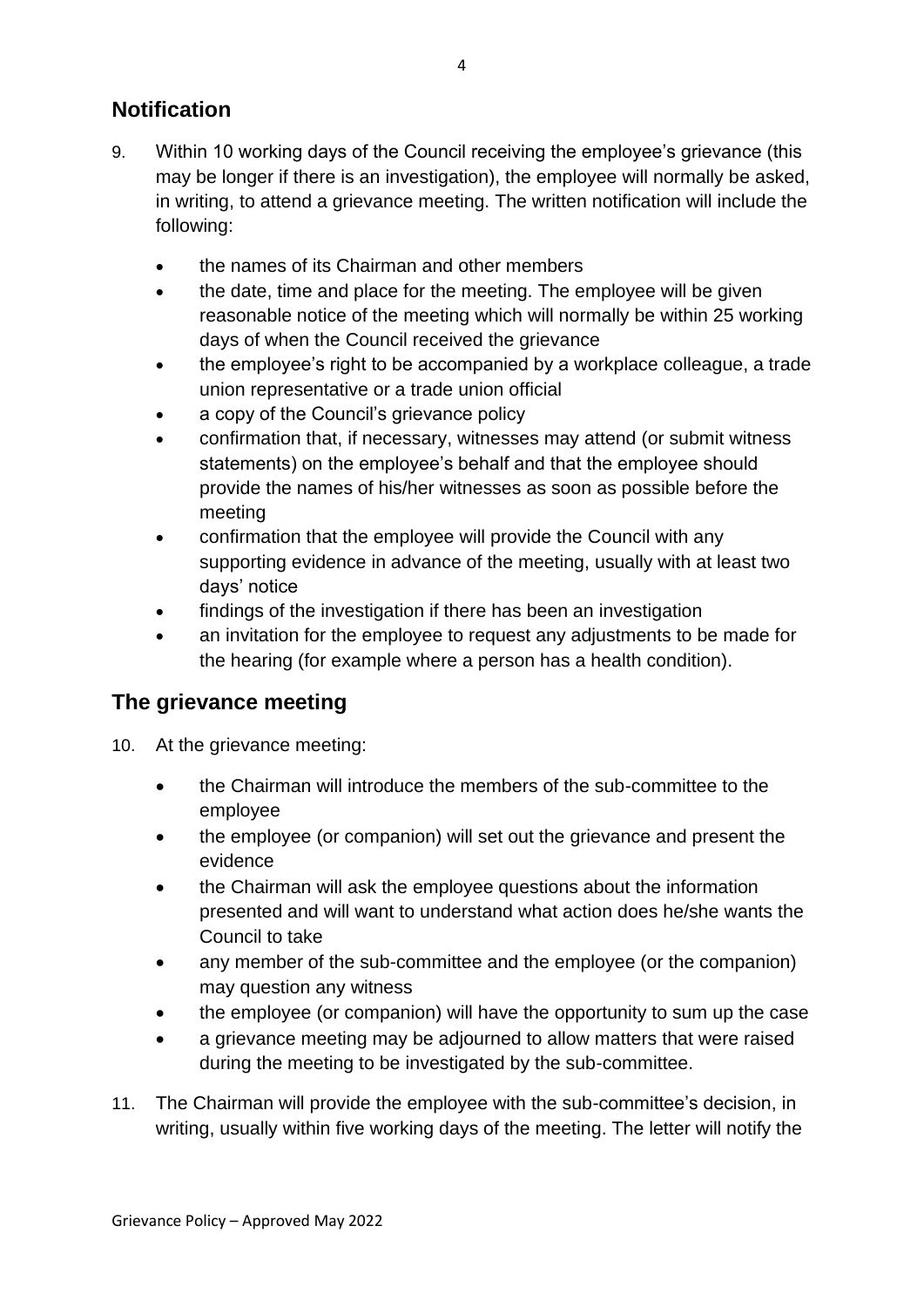employee of the action, if any, that the Council will take and of the employee's right to appeal.

# **The Appeal**

- 12. If an employee decides that his/her grievance has not been satisfactorily resolved by the sub-committee, he/she may submit a written appeal to the staffing committee. An appeal must be received by the Council within five working days of the employee receiving the sub-committee's decision and must specify the grounds of appeal.
- 13. Appeals may be raised on a number of grounds, e.g.:
	- a failure by the Council to follow its grievance policy
	- the decision was not supported by the evidence
	- the action proposed by the sub-committee was inadequate/inappropriate
	- new evidence has come to light since the grievance meeting.
- 14. The appeal will be heard by a panel of three members of the staffing committee who have not previously been involved in the case. There may be insufficient members of the staffing committee who have not previously been involved. If so, the appeal panel will be a committee of three Council members who may include members of the staffing committee. The appeal panel will appoint a Chairman from one of its members.
- 15. The employee will be notified, in writing, usually within 10 working days of receipt of the appeal of the time, date and place of the appeal meeting. The meeting will normally take place within 25 working days of the Council's receipt of the appeal. The employee will be advised that he/she may be accompanied by a workplace colleague, a trade union representative or a trade union official.
- 16. At the appeal meeting, the Chairman will:
	- introduce the panel members to the employee
	- explain the purpose of the meeting, which is to hear the employee's reasons for appealing against the decision of the staffing sub-committee
	- explain the action that the appeal panel may take.
- 17. The employee (or companion) will be asked to explain the grounds of appeal.
- 18. The Chairman will inform the employee that he/she will receive the decision and the panel's reasons, in writing, within five working days of the appeal meeting.
- 19. The appeal panel may decide to uphold the decision of the staffing committee or substitute its own decision.
- 20. The decision of the appeal panel is final.